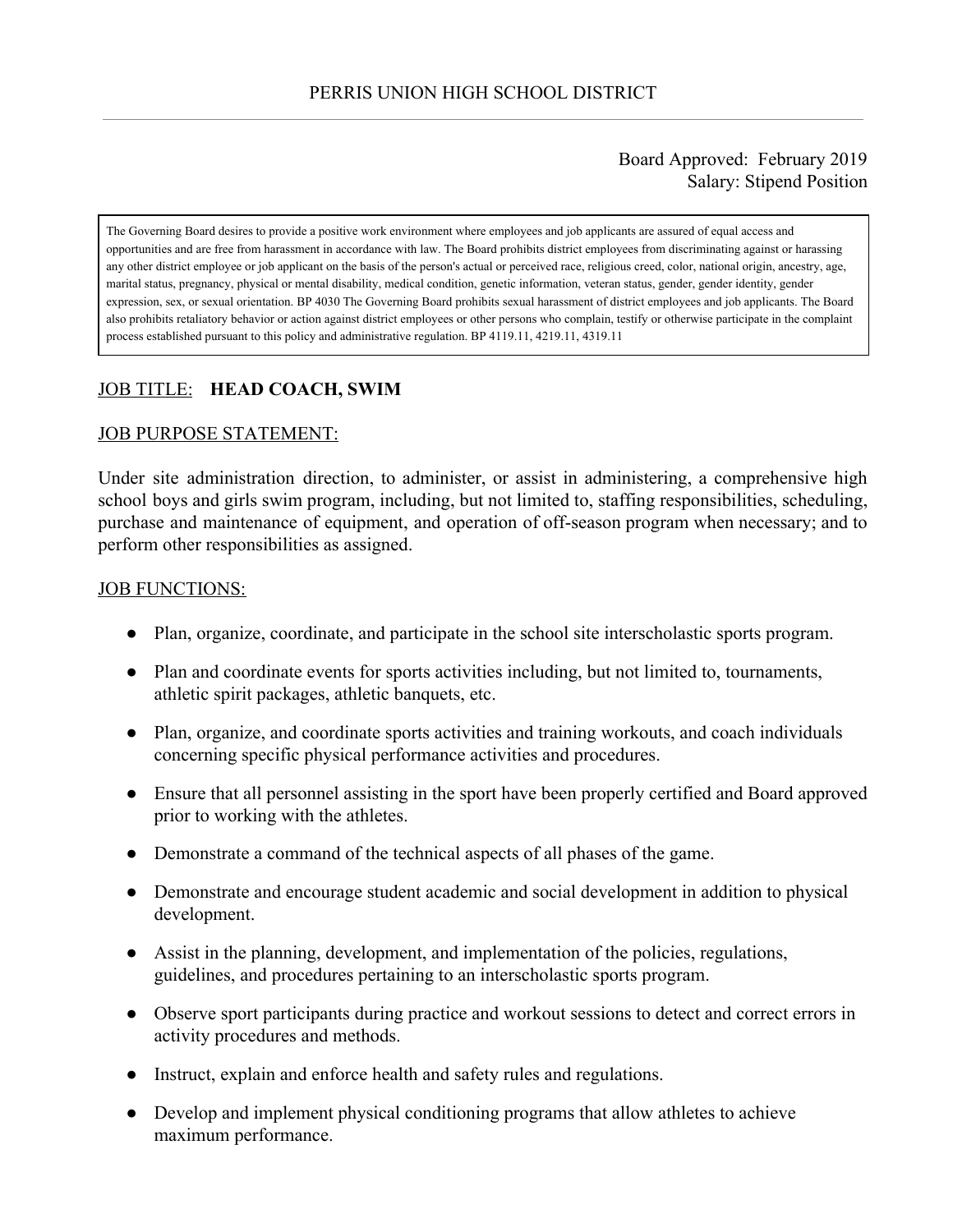#### JOB TITLE: **HEAD COACH, SWIM** Page 2 of 3

#### JOB FUNCTIONS – continued

- Review, audit and monitor sport activity related injuries and determine the most appropriate time for an athlete to return to active sport participation.
- Select or assist in the selection of interscholastic sport activity uniforms and related sport apparatus and equipment.
- Assess the athletic team skills and abilities and the opponents capabilities and determine game strategies.
- Provide a variety of interscholastic sport activities, which requires the coordination of travel and equipment transportation to "away" games and activities.
- Advise site administrators concerning interscholastic sports programs and activities.
- May participate or coordinate opponent scouting activities.
- May make recommendations to revise, update, and incorporate creative and innovative trends into the District interscholastic sports programs.
- Provide specialized resource support and coordination of a creative and innovative interscholastic sports program.
- Analyze and assess interscholastic sports program needs, and offer recommendations pertaining to program activity revisions, additions, or deletions.
- Participate in the evaluation of the District interscholastic sports programs and activities.
- Understand and carry out oral and written directions with minimal accountability controls.
- Communicate effectively in English in oral and written form.
- Build and maintain a positive working relationship with parents, students, other coaches, staff, and the public.
- Work cooperatively with other school leaders in a school environment with multiple curricular and co-curricular programs.
- Understand the principles, goals, and objectives of public education.
- Knowledge of the methods, techniques, procedures, and strategies concerning the development and maintenance of an effective interscholastic sports program.
- Knowledge of modern trends pertaining to interscholastic sports programs and activities.
- Commitment between academic and athletic excellence for student athletes.
- Demonstrate successful ability to follow the National Federation of High Schools Coaches Code of Conduct and the California Interscholastic Federation (CIF) Coaches Code of Conduct, and Pursuing Victory with Honor.